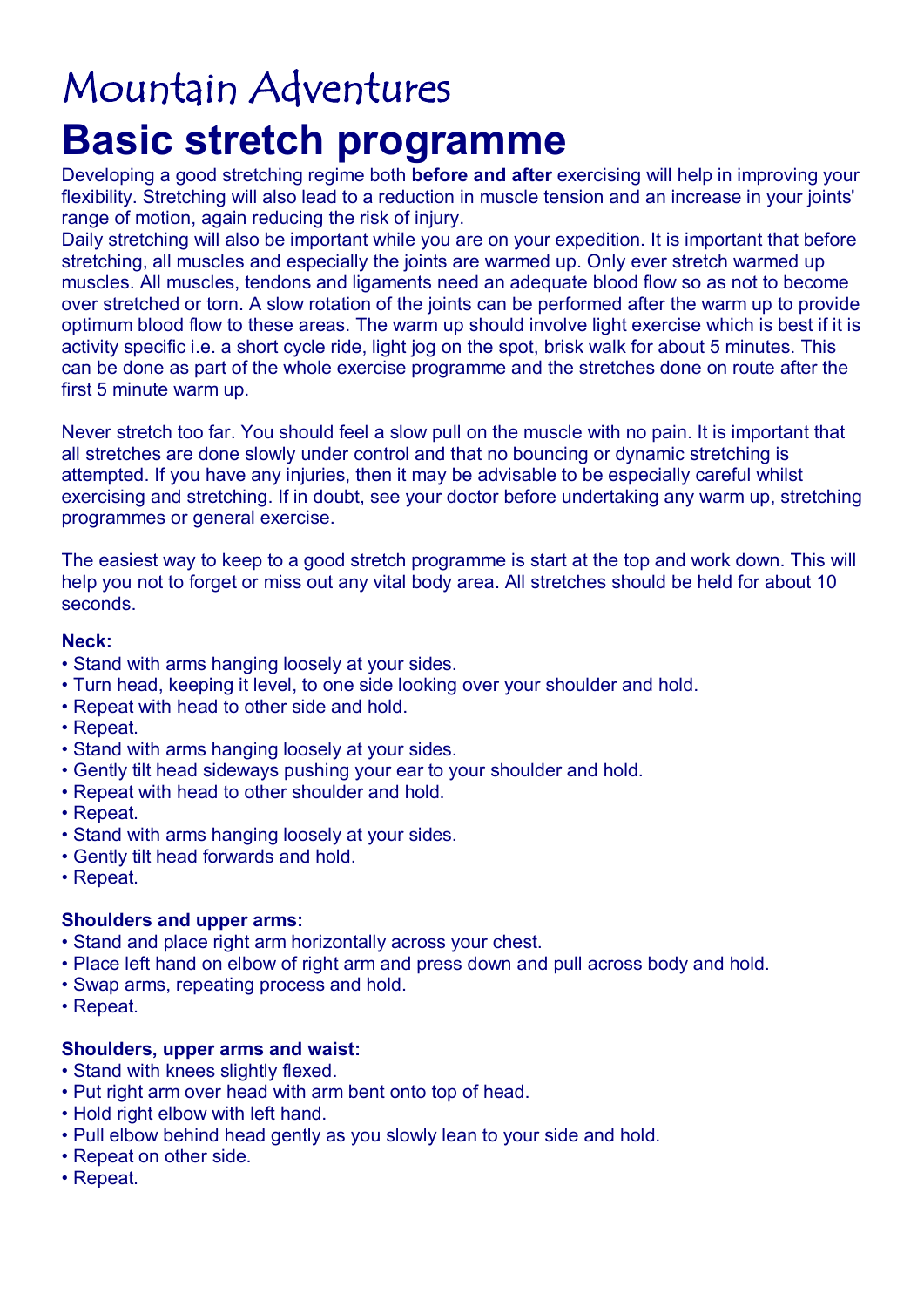# **Shoulders, back, arms, hands, fingers and wrists:**

- Interlace fingers and turn palms outwards.
- Extend arms in front at shoulder height and hold.
- Repeat.

# **Back:**

- Stand with hands on hips.
- Gently twist entire torso at the waist keeping the head in line and hold.
- Repeat the process twisting in the opposite direction.
- Repeat.

### **Hamstrings:**

- Stand with your feet at shoulders width apart.
- Bend your knees and bring your hands down to hold the back of your calves.
- Slowly straighten your knees and hold.
- Bend your knees to release the stretch and then slowly stand up.
- Repeat.

# **Quadriceps:**

- Stand with one hand against a wall for support.
- Standing straight, grasp top of your left foot with your right hand.
- Pull heel towards your bottom and hold.
- Your knees must be close together.
- You can push your hips forward to increase the stretch if needed.
- Repeat on the other leg.
- Repeat.

# **Groin:**

- Stand with your feet pointed straight ahead and legs about 1m apart.
- Bend your right knee slightly and move your left hip downward towards right knee and hold.
- Keep your back straight and head looking forwards.
- You can increase the width of your legs to improve the stretch if necessary.
- Swap legs and repeat.
- Repeat.

# **Calves:**

- Stand facing a wall and lean on it with crossed forearms and head resting on your arms.
- Place right foot in front of you with leg bent, left leg straight behind you.
- Keep both feet facing forward.
- Slowly move hips forward until you feel the calf stretch in the left leg and hold.
- Do not bounce and do not hold your breath.
- Swap over legs and repeat process.
- Repeat.

# **Ankles:**

- Hold onto something for balance.
- Raise your right leg and point your foot straight forward and you toes downwards and hold.
- Turn the foot to the left, keeping the leg straight, and hold.
- Turn the foot to the right, keeping the leg straight, and hold.
- Turn the foot up towards you pointing the toes straight up and hold.
- Swap legs and repeat process.
- Repeat.